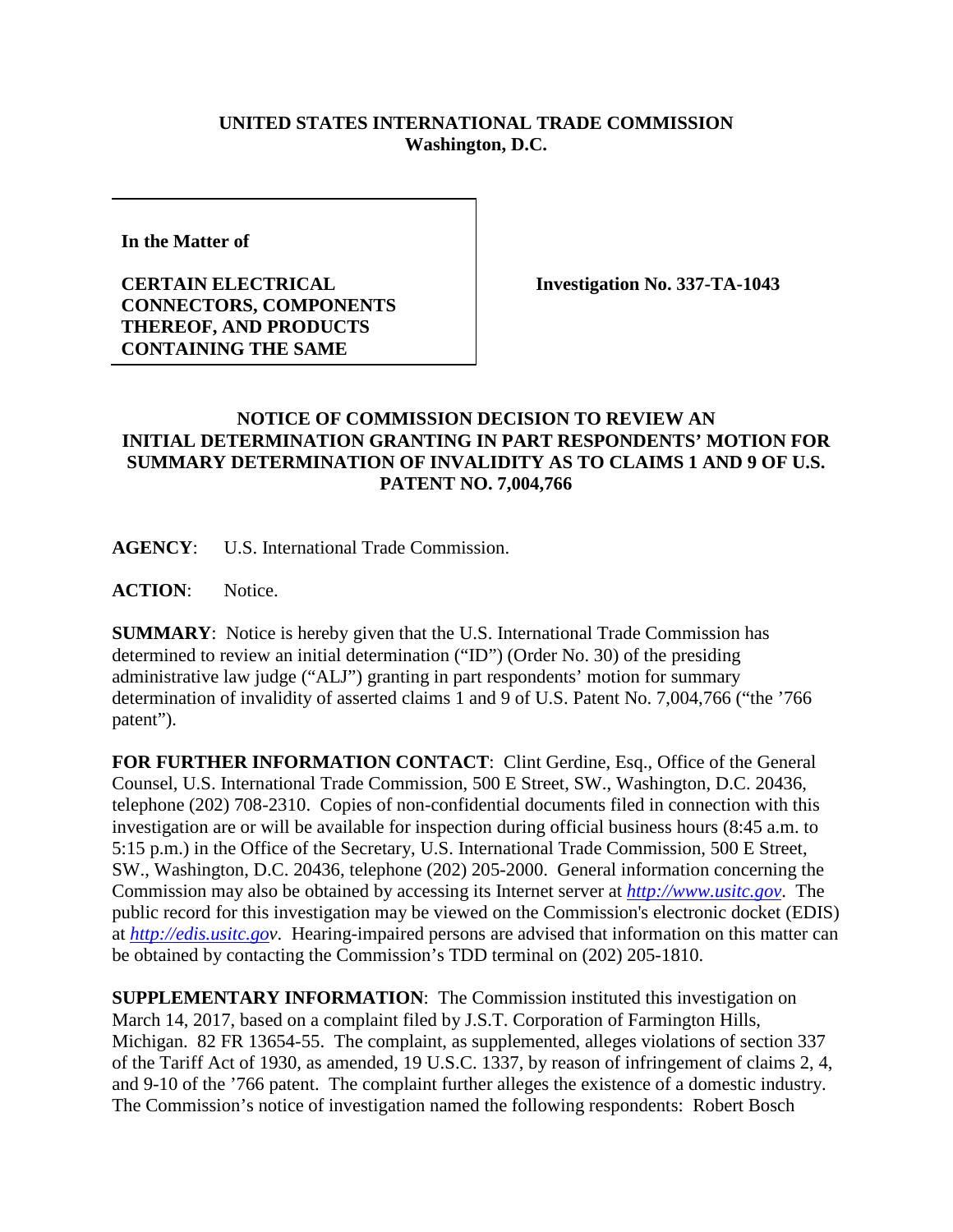GmbH of Baden-Wuertemberg, Germany; Bosch Automotive Products (Suzhou) Co., Ltd. of Jiangsu, China; Robert Bosch LLC of Broadview, Illinois; Robert Bosch, Sistemas Automatrices, S.A. de C.V. of Chihuahua, Mexico; Robert Bosch Ltda. of Campinas-SP, Brazil; and Hon Hai Precision Industry Co., Ltd. and Foxconn Interconnect Technology, Ltd., both of New Tapei City, Taiwan. The Office of Unfair Import Investigations is not participating in the investigation.

On April 5, 2018, the ALJ issued a second *Markman* Claim Construction Order (Order No. 25) finding that the language in claim 9 of the '766 patent, "the plural holes are all respectively independent individual holes that are not interconnected with one another and that are configured and arranged so that each one of the holes receives no more than one of the contact legs therein," is indefinite. The ALJ specifically found that a person of ordinary skill in the art would not understand the scope of four limitations recited in claim 9, *i.e.*, (1) "independent;" (2) "individual;" (3) "not interconnected;" and (4) "configured and arranged so that each one of the holes receives no more than one of the contact legs therein." Claim 1 of the '766 patent includes a similar claim term, "wherein the through holes are all respectively independent individual holes that are not interconnected with one another and that are configured and arranged so that each one of the holes receives no more than one of the contact legs therein." On April 23, 2018, respondents moved for summary determination of invalidity of claims 1 and 9. Complainant opposed the motion.

On May 18, 2018, the ALJ issued the subject ID (Order No. 30) granting in part respondents' motion for summary determination of invalidity of claims 1 and 9 of the '766 patent with respect to claim 9 of the '766 patent only. The ALJ found that summary determination of invalidity of claim 9 is appropriate based on his previous finding of indefiniteness as to these limitations in his *Markman* Order. *See* Order No. 25 at 6-10 (expressly incorporated by reference). Complainant filed a petition for review on May 29, 2018. On June 5, 2018, respondents filed their combined response in opposition.

Having examined the record of this investigation, including the subject ID, the petition for review, and the responses thereto, the Commission has determined to review the subject ID. Specifically, the Commission has determined to review the ID's finding that claim 9 of the '766 patent is invalid because the claim language, "the plural holes are all respectively independent individual holes that are not interconnected with one another and that are configured and arranged so that each one of the holes receives no more than one of the contact legs therein," is indefinite. The Commission does not request further briefing at this time.

The authority for the Commission's determination is contained in section 337 of the Tariff Act of 1930, as amended, 19 U.S.C. 1337, and in part 210 of the Commission's Rules of Practice and Procedure, 19 CFR part 210.

By order of the Commission.